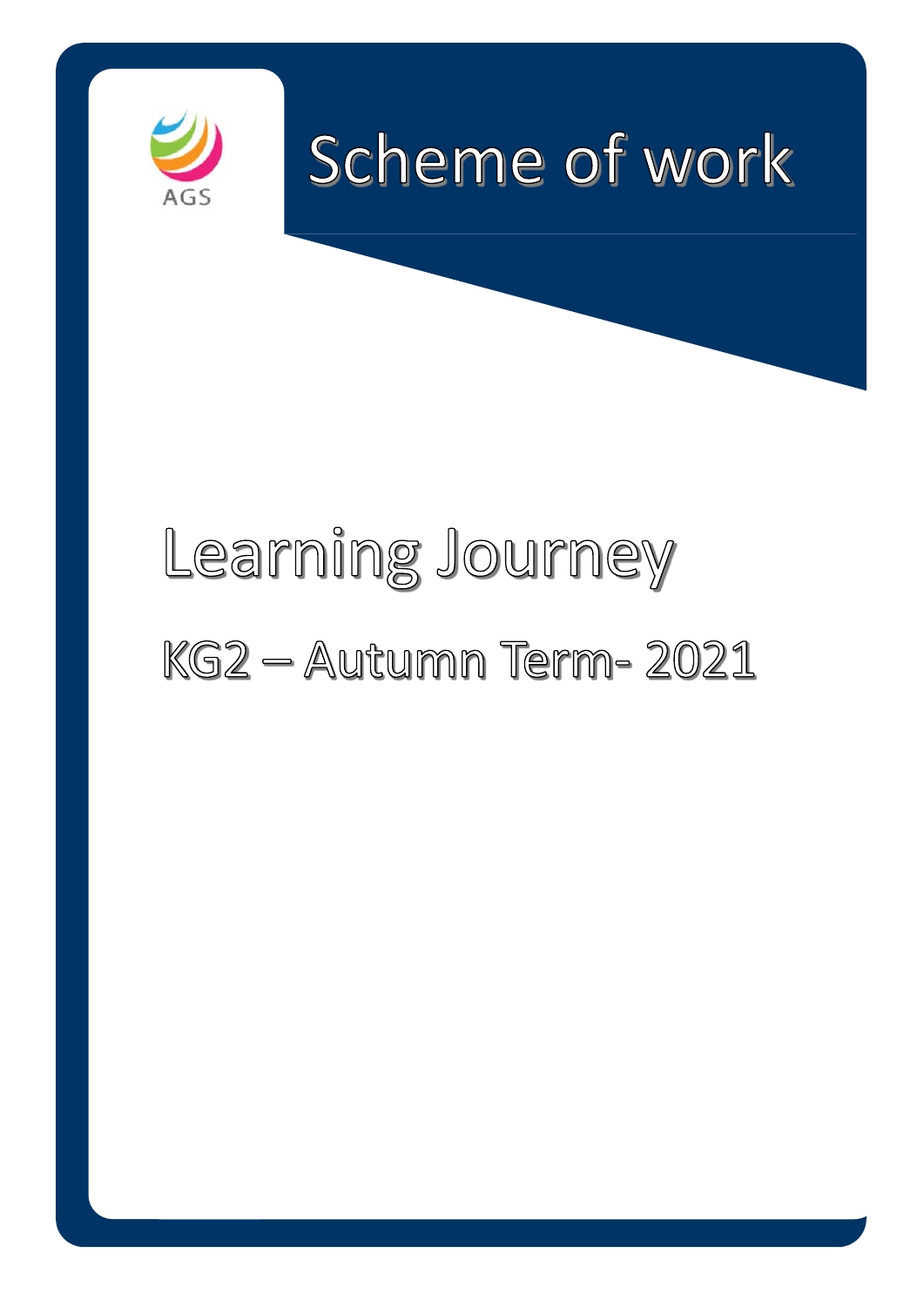Welcome to AGS Community! We are so excited to begin our new academic year for our Kindergarten children.

Our theme for this term is, "**This is Me! My Body and My Five senses**". **(Based on the book My Five Senses 'by Aliki).**

We will be learning about our ourselves, how things change e.g. baby to adult. Finding out about each other. Listening to each other and talking about our likes and dislikes. Learning about special events in our lives. Learning about five senses and our body parts. We will discuss how we are unique and special in our very own way. Learning about our families and the community we live in. Asking and answering questions using who, what, when, why and where.

The first week of term will be spent getting to know your child and settling them into the routines and expectations in class. We will spend time building a rapport with your child and helping them to interact with their classmates. We will develop their speaking and listening skills through playing game and singing songs and learning names of each other in fun and exciting ways during our circle time. We aim to help your child feel comfortable and confident in their learning, while also challenging and stretching their thinking.

We wish you and your child a very successful and smooth transition into Kindergarten 2 and the new school year. We very much look forward to meeting you soon.

Kind Regards,

Mrs. Khan Head of Kindergarten

## **Extra Learning Support: fifteen minutes every day**

These are some things you can be doing at home to embed and practice skills learnt during online learning:

- Sharing books with your child, talking about the pictures. What is happening in the book and what will happen next.
- Practice reading and writing their name.
- Recognise, count and recite numbers in order.
- Encourage your child to count different objects in the house.
- Naming and recognising shapes and colours in the house.
- Play 'I Spy' games using the letter sounds of the week to see how many things they can find/name with these sounds in them.
- Read with your child on a daily basis
- Read through and identify the words on your child's High Frequency word mat.
- Recognise numbers, shapes, writing in the local environment.
- Practice letter and number formation on the whiteboards.
- Encourage your child to be more independent when dressing and preparing for the school day.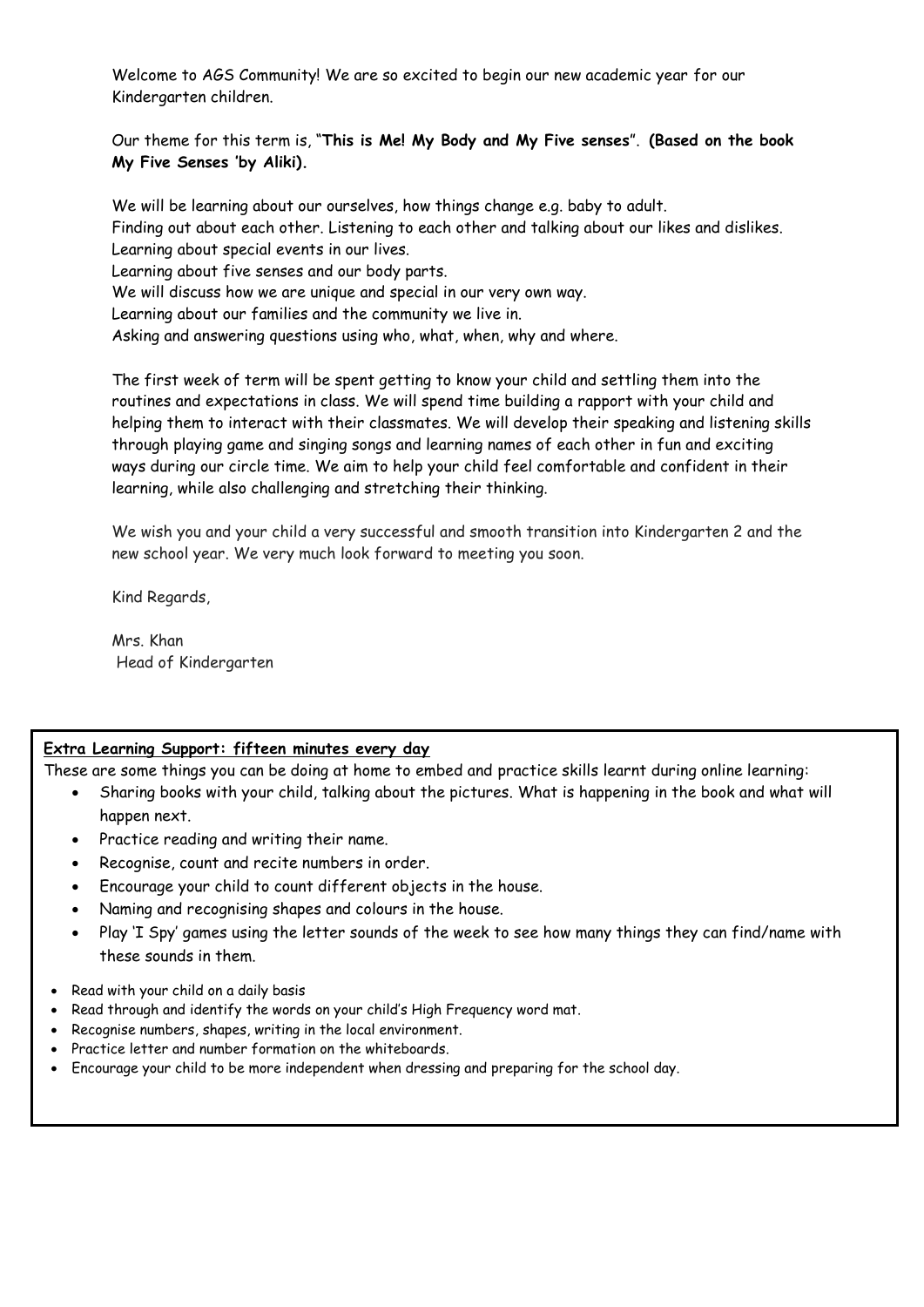**Phone Numbers** Please ensure all contact numbers are up to date at the office in case of emergencies.

**Special Events- Dates to remember: National Day Celebration:**  Thursday 18<sup>th</sup> November 2021

# **Stories we are going to be learning about.**



## **Focused Songs and rhymes.**





toes,<br>Knees and toes. Head, shoulders, knees and Head, shoulders,<br>toes,<br>Knees and toes. And eyes, and ears, and mouth And nose Head, shoulders, knees and toes,<br>Knees and toes.

Head, shoulders, knees and

#### **Welcome!**

Our Learning Journey topic for this half term is '**This is Me! My Body/My Five Senses** In order for you to support your child's learning, here are some of the areas we will be covering during this half term:

**EYFS Learning Areas:**

#### **EYFS: Personal, Social and Emotional Development**

- **Ongoing learning the names of all the students in KG2.**
- **Learning the class rules and growing in confidence.**
- Talk about taste and smell that we like. The music that we like. Sound that make us happy.
- Talk about events in their lives.
- Birthdays
- Families
- What makes them happy/ sad
- Talk about different feelings and emotions
- Making friends, being kind to each other.
- Talk about keeping healthy.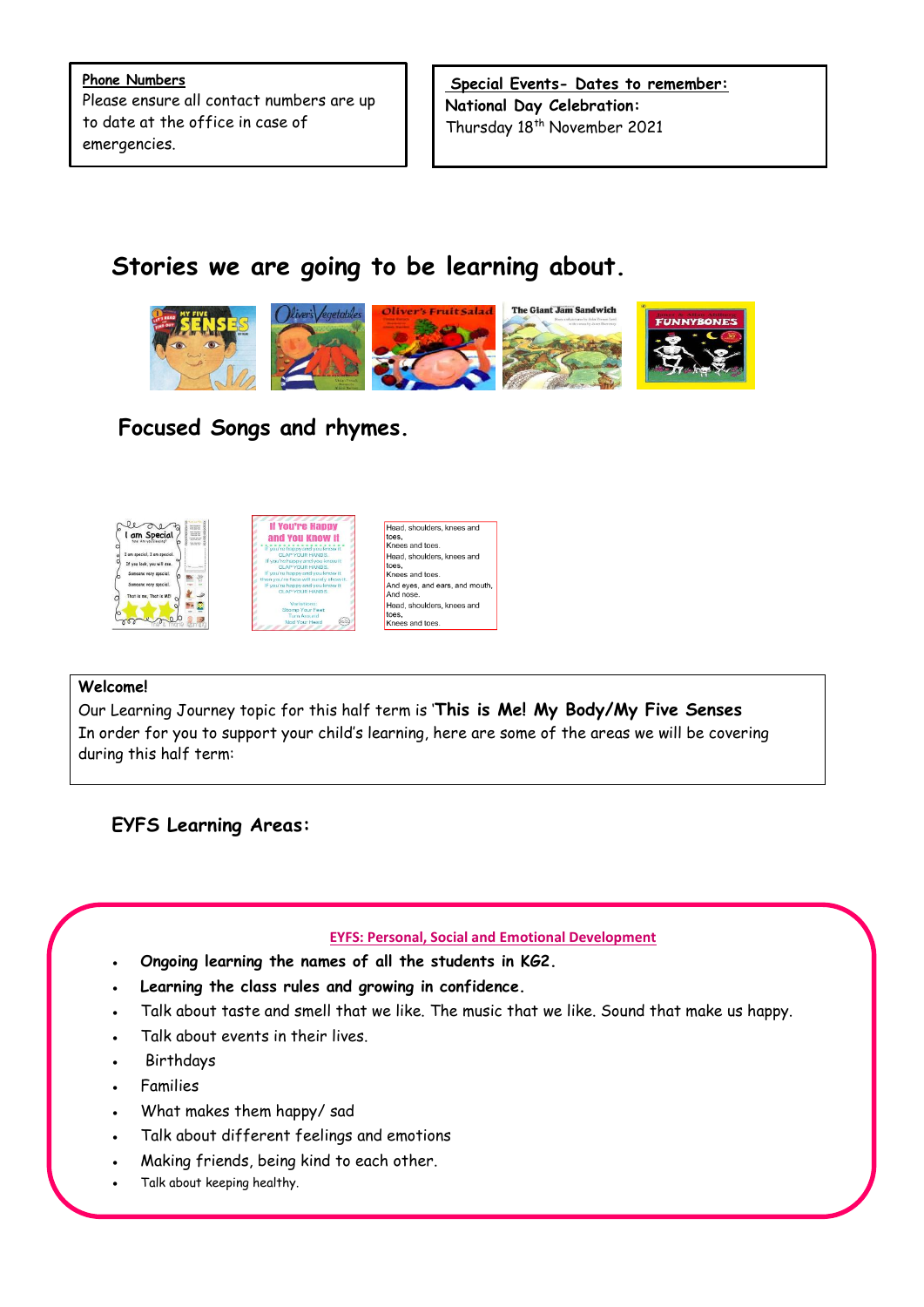#### **EYFS: Communication and Language/Listening / Speaking**

- Talk about their five senses
- Discuss what makes them happy and sad?
- Retell Oliver's Vegetables story using puppets and masks.
- Kim's game- Listening and attention
- Play memory game- placing some items on a tray. Coving it and removing one item.
- Can the children remember what was there and what has been taken away?
- Learning body poems using.
- Talk about special events in their lives.
- Listening to stories such as My Five Senses. Oliver's Vegetables/ Fruits, the giant jam sandwich, and Funny Bones etc.

#### EYFS: Physical Development

- Sensory Play- Cold Spaghetti, Jelly and baked beans, ice. Allowing the children to feel using their hands and feet. The children will feel and smell it.
- Taste- Tasting and looking at how our tongues can detect bitter and sweet. Salty and bland foods.
- Make a feely box to see if the children can guess what is inside the box just by touching it? They will describe what they can feel.
- Healthy Snack- Ask the children to help with preparing healthy snack by chopping and creating a rainbow of fruit to try.
- Mixing colours cutting using scissors- Developing fine motor skills.
- Finger Gym and Funky fingers activities.

### **EYFS: Literacy:Reading/Writing**

- Ongoing daily phonics sessions,
- Learning the sounds that letters make
- Learning to segment and blend to sound out and decode simple words
- Look at a range of books and talk about the story, discuss the characters and setting
- How do books work? Left to right, top to bottom and front to back.
- Learning new vocabulary/ language, senses, bitter, sweet,
- Texture- hard, soft, fluffy, bumpy, loud, quiet, hot, cold, bright.
- Describe how things feel when we touch them.
- How food feels and taste.
- What things smell likes. Is it a nice smell or a nasty smell?
- Writing their names–
- Labelling -body parts- features on face
- Labelling pictures and diagrams